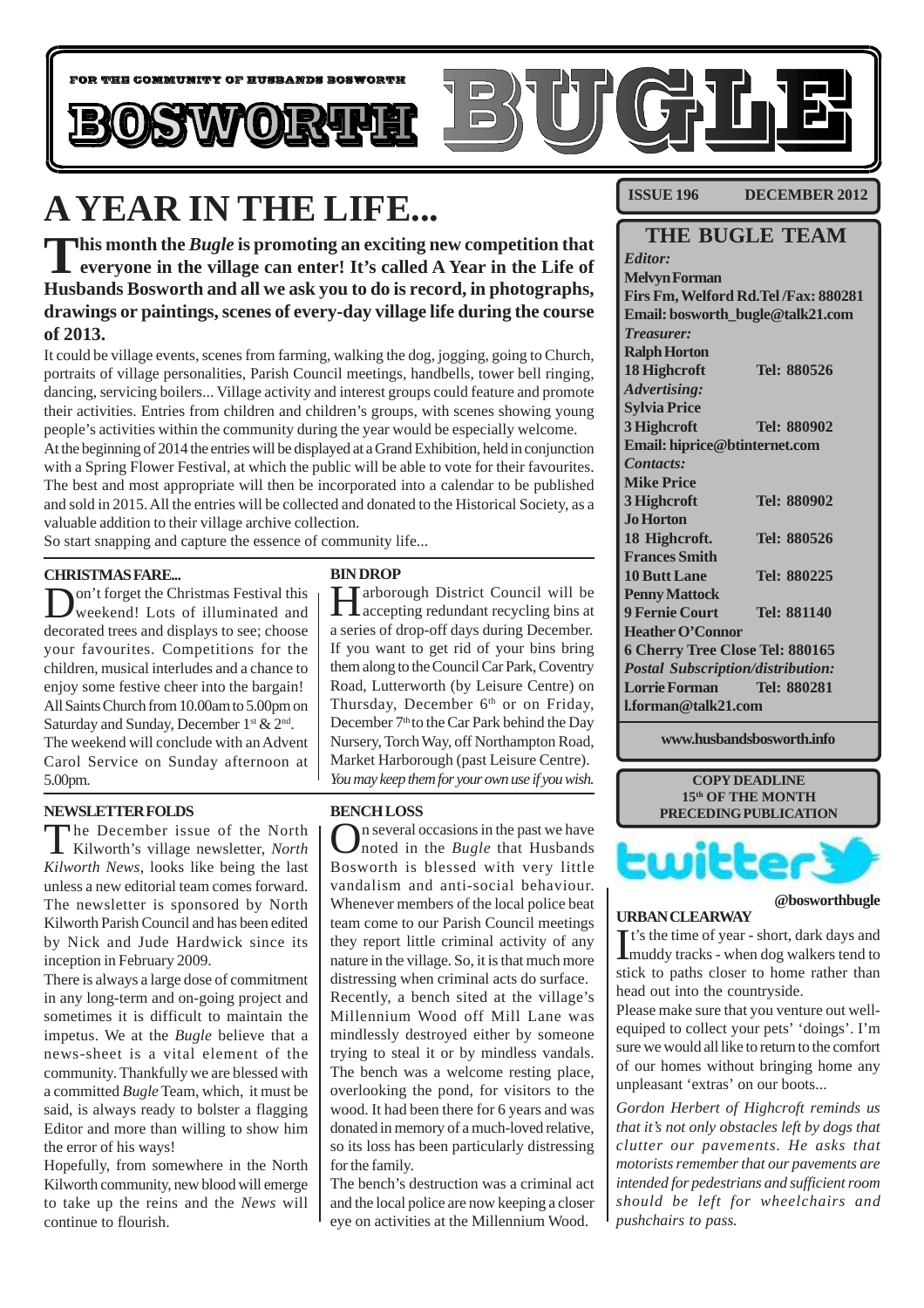### **POSTBAG**

#### *From Mick Love, Daventry*

I am a member of Banbury Gliding Club and would like your help. I recently had my gliding gear stolen from my car along with my logbook and licence. If anyone offers you the following on the cheap it may be mine. EW barograph serial no B1581, Garmin GPS 90 serial no 60625310, Icom transceiver (tuned into 119.45). My logbook is obviously the greatest loss to me. Any information please call 01327 872199. Thankyou.

#### *From PCSO Huddart, Lutterworth Police*

 NEWS FROM THE 'THIN BLUE LINE'! Unfortunately we recently had a distraction burglary on the beat. This is a particularly nasty type of offence where the criminal will try to mislead the victim or con their way into your house. Please contact us if you see anything suspicious and keep the following crime prevention advice in mind:

Most people who call at your home will be genuine, but sometimes people turn up unannounced, with the intention of tricking their way into your home. You should always be aware when someone you don't know calls at your door. They can be convincing and often persuasive.

·Bogus callers may be smartly dressed and claim to be from the council, the police, health organisations or gas, water or electricity companies. ·They may be dealers offering to buy valuable items at what seems to be a good price but could actually be a lot less than the item is worth.

·They may be workmen saying you need urgent repairs doing to your home and may ask for money in advance or even overcharge you.

·Beware of callers who distract you by claiming they have seen something untoward in another room or outside, encouraging you to leave the room. Fitting, and using, a door chain or spy hole to the front door will help you to check who the caller is before opening and if they cannot produce an official identity card then do not let them in. You can even ring the company they say they are from to confirm their identity. A genuine caller will not mind you closing the door for two minutes while you check their ID and will be happy to make an appointment and return at a later date or time.

#### **POLICE FILE**

**IF YOU HAVE INFORMATION ON ANY CRIMINAL ACTIVITY CALL MARKET HARBOROUGH POLICE on 101 Neighbourhood Watch Co-ordinator Marion Lewis 0116 2483871 NW Community Scheme No. 2123 Local Beat Team Sgt. 920 Pete Jelbert PC 500 Andy Smalley WPC 4713 Sarah Clarke PCSO 6569 Peter Willson PCSO 6636 Ray Wells PCSO 6573 Steve Adams Voicemail Service 0116 2485675 Rural & Countryside Liaison Officer PC 1010 Chris Hill CRIMESTOPPERS FREEPHONE 0800 555111**

*The Leicestershire Road Safety Partnership team are planning to use data collected by the Husbands Bosworth Speed Indicator Device to set up a new website.*

*The aim is to produce an interactive map that the public can access to show data for all the SID sites around the county.*

**Leicestershire Police are holding 250 stolen/recovered items, which they are keen to return to their rightful owners. For more information go to www.leics. police.gov**

### **WATCH WORD**

*THE NEIGHBOURHOOD WATCH SCHEME WITHIN HUSBANDS BOSWORTH*

A house in Market Harborough was broken into in a night-time raid and a silver Yamaha FZS 1000 was stolen from the garage.

In a similar incident a second Yamaha motorcycle was stolen from an address in Great Bowden.

■An attempt was also made to break into a garage in Market Harborough where a motorcycle was stored.

The two stolen machines were both recovered. Police believe that there may be an organised criminal gang working in the area and are keen to hear from anyone who has noticed suspicious activity relating to motorcycles, especially new or strange machines appearing or being stored.

*Asda Direct* **is warning customers to beware of an e-mail circulating telling people they have been 'rewarded' with an 'Asda Shopping Gift Card' and asking recipients to click a link to apply. The supermarket warns that the e-mail has not been published by Asda and urges anyone receiving it to delete it without opening it.**

L

**SID REPORT** Readings from the Speed Indicator Device **Kilworth Road exit** Period: 24/10/12 to 31/10/12 Vehicle movements: 12606 Average speed: 36.3mph *Highest recorded speed: 76mph* **Kilworth Road exit** Period: 31/10/12 to 07/11/12 Vehicle movements: 13527 Average speed: 36.2mph *Highest recorded speed: 68mph* **Kilworth Road exit** Period: 07/11/12 to 14/11/12 Vehicle movements: 13622 Average speed: 35.4mph *Highest recorded speed: 72mph* **Kilworth Road exit** Period: 14/11/12 to 21/11/12 Vehicle movements: 13587 Average speed: 35.3mph *Highest recorded speed: 68mph*

!**Car number-plate thieves have been active locally recently. Visit the Neighbourhood Watch stall in Harborough's Market Hall. Every Tuesday, 9.00am to 1.00pm for crime prevention information.**



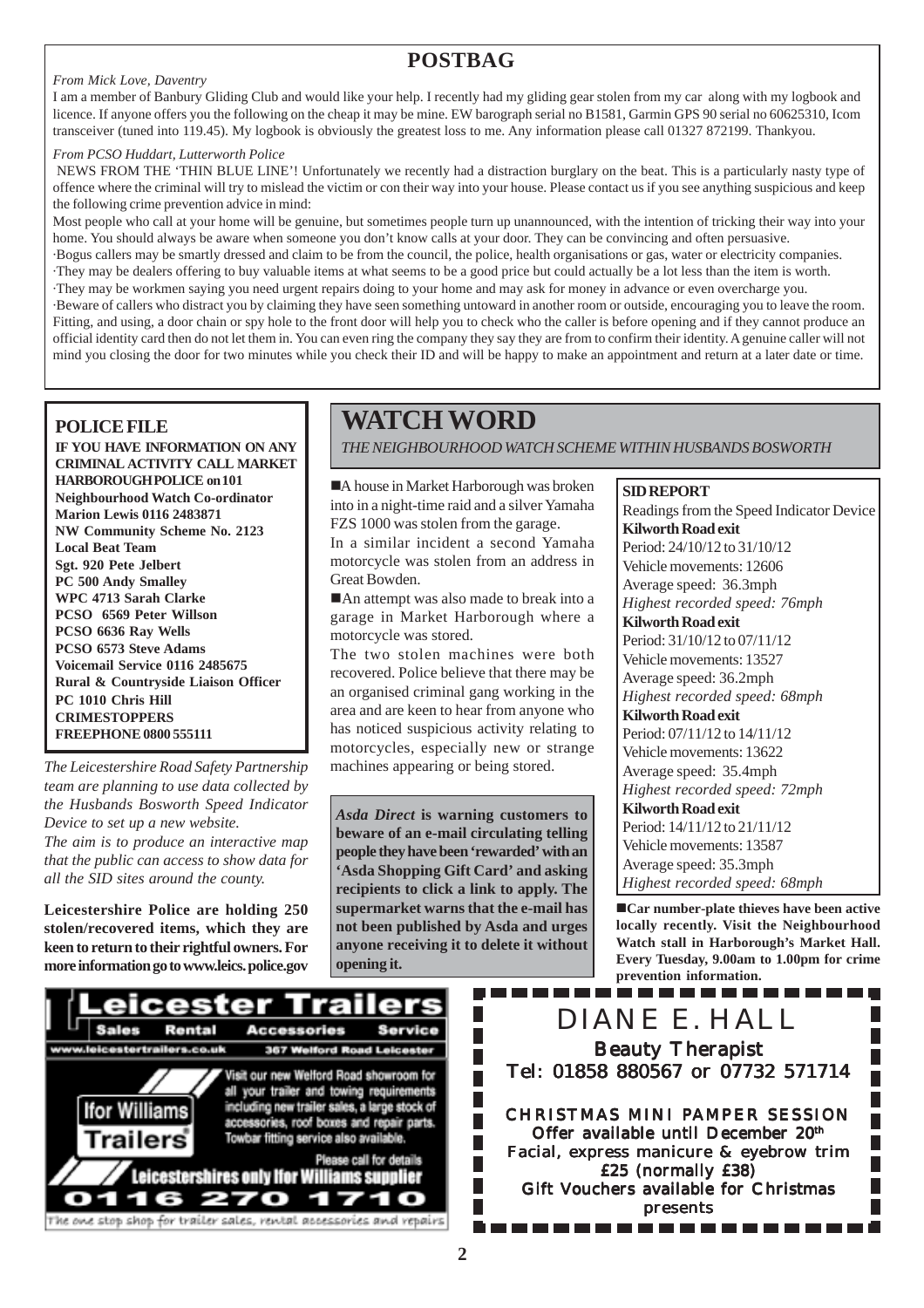### **BOSWORTH IN FOCUS**

*A ROUND-UP OF LOCAL NEWS*

#### **FAIRTRADE TEA PARTY**

Rosie Forman cordially invites everyone to a Fairtrade Tea Party in the Church Hall on Saturday, December 8<sup>th</sup> from 10.00am to 12.00noon, to raise funds for the charity work that she will be undertaking in Honduras next year. There will be TEA (of course!), coffee and CAKE! Fundraising ideas, cakes or prizes would be much appreciated!

*Rosie will be joining charity voluntary group, Progressio, which is working under the guidance of Voluntary Service Overseas.*

*The charity is currently working with local schools and young people's organisations to promote sustainable natural resource management in relation to climate change and resource scarcity.*

*Rosie graduated in Politics and Human Rights at university and currently works for a law practice in Exeter, so this is a great opportunity for her to put her skills into practice! She'll be a proper humanitarian in no time...*

*VILLAGE HALL BOOKINGS Elizabeth Bromley 881441 www.husbandsbosworthvillagehall.co.uk CHURCH HALL BOOKINGS Janice Staples 880668 Bob Hutchings 880131 SPORTS PAVILION ENQUIRIES Audrey Marlow 880316*



#### **CANAL VIEW**

The Canal & River Trust, which oversees the management and maintenance of the local canal system is inviting the public to take a closer look at Foxton Locks over the weekend of December 15<sup>th</sup>/ 16<sup>th</sup>. The Trust is hosting a viewing weekend whilst the locks are emptied for routine winter maintenance. Members of the public will be allowed to climb down into the locks and see parts of the structure that are normally hidden under the water. The event will be supported by the Foxton Locks Museum, which will be offering free entry during the weekend and refreshments will be available from the Foxton Locks Inn, Bridge 61 pub, Bridge House Shop and the Top Lock cafeteria.

#### **GREENING THE COMMUNITY**

County Hall's Stepping Stones Project is offering landowners a maximum grant of £2,500 to fund up to half the cost of schemes to improve hedgerows, trees, field corners, ponds and small woodlands. To be eligible the scheme must show some element of community benefit, such as public access to the site or being visible from a public right of way or highway. To find out more, confirm eligibility or to obtain an information pack, call the Stepping Stones project officers on 0116 305 7221 or 305 7264.

More information at: www.leics.gov.uk/ stepping\_stones\_grants

The deadline for applications is December 14<sup>th</sup> and all work must be completed by March 1st, 2013.

#### **WOOD WORK...**

The next Millennium Wood work-party will be on Saturday, December  $15<sup>th</sup>$  at 1.00pm. If you've got some energy to burn off, have a couple of hours to spare and would like to help tame the local environment why not come along?

For more information, or to discuss how you can help, please call Jackie on 880910.

#### **ASH DIE-BACK DISEASE**

The Forestry Commission has released a helpful video which provides advice on how to identify *chalara fraxinea,* ash die-back, symptoms in the field.

www.youtube.com/watch?v=8sI7hgFZ-4g&feature=youtu.be

#### **DONATE IT!**

Age UK Leicester Shire & Rutland are desperately short of servicable household items to sell in their shops. If you are making space for presents or household furniture in order to accommodate new purchases made in the New Year sales, Age UK would like to hear from you!

All of the charity's 23 shops will gladly accept donations of smaller items, whilst furniture and larger items can be collected from homes by calling 0116 2781208.

#### **PAINT SHOP**

*Dulux*, the paint and cuddly dog people, are offering free paint for community group projects. See www.letscolour.co.uk for more information.



admin@kilworthsprings.co.uk



# **'JJ's Kiddycare'**



- **\* Full Day Care (0-4yrs)**
- **\* Government funded Pre-school sessions for 3 & 4 year olds**
- **\* Breakfast & After School clubs**
- **\* Holiday Clubs during all Northants & Leicestershire school breaks**
- **\* Open 51 weeks per year**

**All situated at a lovely rural farm location Hemploe Road, Near Welford, Northants Tel no. 01858 575642 email. jjswelford@tiscali.co.uk**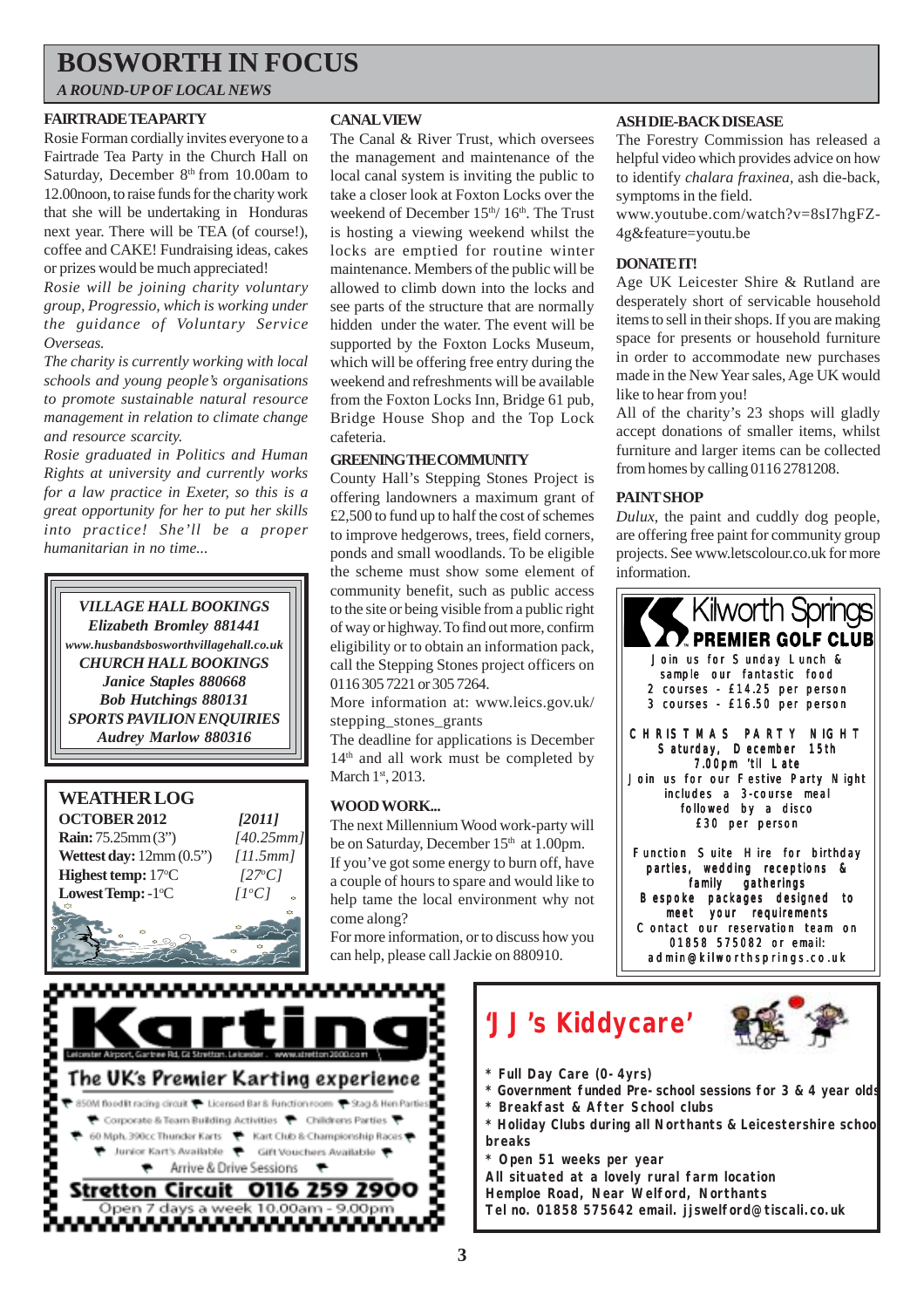### **SCHOOL REPORT**

#### *HUSBANDS BOSWORTH C. of E. PRIMARY SCHOOL Head Teacher Matthew Bown*

At Husbands Bosworth Primary School this has been a term of change, keeping the pupils, staff, governors and me very busy! We appointed our new Headteacher, Ms. Louisa Morris, who takes up the post in January. I am sure you will hear from her next term.

This term the work on our planned extension has taken place. This now means that our modular building, which was a single classroom, now has two classrooms, which gives us greater freedom in class organisation and learning spaces. I have also finalised arrangements with the local authority with regards to the new fencing. This work is likely to take place late December, early January.

I would like to finish this month by simply saying goodbye. I have spent three and a half wonderful years leading Husbands Bosworth Church of England Primary School. In this time I have seen the school blossom and grow. In my time the school has had many successes that I am proud to be associated with. However, these successes are not down to one person but a result of many people working together for the greater good of our children. Thankyou to the pupils past and present who have shared their ideas with me and helped me understand what they needed and what they wanted. Thankyou to the hard working and dedicated staff team that I have been blessed with, without you there would be no successes. Thankyou to the committed and supportive governing body that has given so much of their precious time to help improve our school. In particular Audrey Marlow, the past chair and Kenny Anderson the present chair. I would like to also say a special thankyou to the parents. During my time you have given me your trust; you have supported me in my decisions and challenged me in my thinking. Your dedication to the school is admirable and is a vital part to the school's success. Finally, I would like to acknowledge the important role that the community and church play in the life of a small village school. Many members of the community and church have provided learning opportunities, funding and support over the years. This is appreciated - please continue to help and support the school whenever possible.

I leave with many precious memories of my time as the Headteacher. Husbands Bosworth is a wonderful school and I am very proud to have played a part in its history. Merry Christmas and God bless. *Matthew Bown*

#### **BYGONE BOSWORTH**

*Images from the Historical Society's Archive Collection*



It is interesting to note that flying was taking place near Husbands Bosworth in the early 1930s. The *Leicester Mercury* reported that Rugby Gliding Club was operating from a field at Cote Hill Farm, off Station Road, as early as 1930 and in July 1931 an aerial meeting, which attracted "between 3 and 4 thousand people" was held to raise funds to upgrade the field to aerodrome status.

In July the next year the *Mercury* reported that a flying display at Cote Hill, to promote a mandate for the British aviation industry, was under the direction of air pioneer Sir Alan

> п  $\blacksquare$

> $\blacksquare$ Ė l.  $\blacksquare$ Ē Ì. Ē. É Ē. Ė

Cobham himself. Local council dignitaries were invited to take a flight "in an air liner, in which they flew over Harborough" and the display included air racing, a parachute descent from 2000ft., inverted flying and gliding. And, "If the weather permits Mr. Martin Hearne, known as the Surf Rider of the Air, will accomplish the perilous feat of changing 'planes in mid-air." There was expected to be about 20 craft in all, including an autogyro and two gliders. Later the *Mercury* noted: "Unfortunately, Mr. Bennö G de Greeuw, who was to have made a parachute descent had to cancel his plans owing to an injury he received when descending on a railway line."



#### **ACTIVITY GROUPS 2012**

**All Saints Parochial Church Council** Contact: Brian Smith 880225 **Art Workshop** Contact: Ann Saxton 880971 **Baby-Sitting Circle** Contact: Claire Scott 880295 **Badminton Club** Contact: Lorrie Forman 880281 **Beaver Scout Troop** Contact: Stuart Dainton 881431 **Bosworth Belles** Contact: Linda Lawton 880503 **Bosworth Tots** Contact: bosworthtots@hotmail.co.uk **Conservative Association** Contact: Robert Maxwell 880361 **Craft Group** Contact: Gail Wilmot 880413 **Handbell Ringers** Contact: David Staples 880668 **Historical Society** Contact: Heather O'Connor 880165 **Husbands Bosworth Rainbows Group** Contact: 881757 or 881442 **1st Kilworth Scouts/Beaver unit** Contact: Stuart Dainton 881431 **Leicestershire Bee Keepers Assoc.** Contact: Sally Lang 880773 **Lutterworth African Drumming Group** Contact: Ralph Horton 880526 **Playing Field Committee** Contact: Jennifer Rogers 880401 **Royal British Legion** Contact: Robert Maxwell 880361 **Short Mat Bowls** Contact: Marilyn Nicholls 07984 853208 **Tennis Club** Contact: Jennifer Rogers 880401 **Tower Bell Ringers** Contact: Geoff Armitage 880066 **Welford Bridge Club** Contact: Kate Hancock 880205 **Workers Education Association** Contact: Sally Sherratt 571064

#### **WELFORD WATERCOLOURISTS**

Welford Watercolourists' Exhibition and sale of works in October raised £200 for Northampton based charity *Always a Chance*.

*Always a Chance* was set up in memory of two young friends form Northampton who were tragically shot dead in Florida in 2011. Through education and opportunities the charity helps to steer youngsters away from violence and criminal activity.

## COMPLETE CAR CARE

Accident repair specialist Bodywork, dent, scratch and stone-chip repair Servicing, alloy refurbishment, welding MoT repair Valeting, full body polish Parking sensors, tyres & exhausts, etc. fitted Call Ben on 01858 880404 Based at Unit 2, Pebble Hall Farm between Husbands Bosworth and Theddingworth

. . . . . . . . . . . . . . .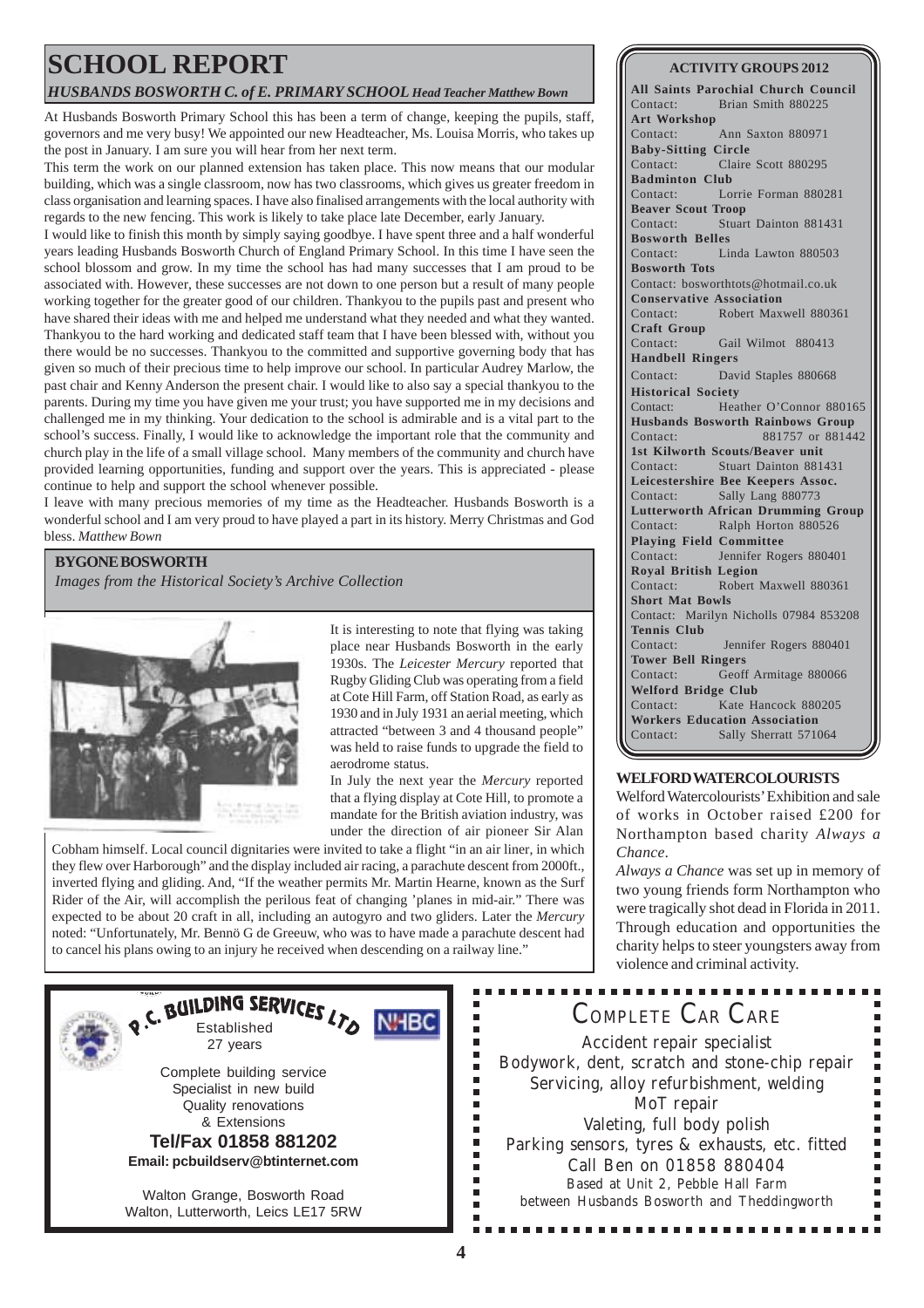**GD Armitage Clock & Belfry Work** New installation, maintenance & repair<br>Contact: Geoff Armitage 8800 Geoff Armitage 880066 **Frank Begley Plumbing & Heating** Plumbing & heating engineer. Contact: Frank Begley 880541 **Gordon Begley** Building & roofing contractor.<br>Contact: Gordon Beg Gordon Begley 880028 **Peter Begley** Building contractors, flat roofing Contact: Peter Begley 880517 **Gary Bennett** Painter & decorator Contact: Gary Bennett 880285 **Croft Farm Bed & Breakfast** AA 4\*\*\*\* accommodation<br>Contact: Jane Sm Jane Smith 880679 **Rob Dargue Carpentry & Building** General carpentry & woodwork Contact: 07834 872205 or 880803 **Honeypot Lane Bed & Breakfast** A 4\*\*\*\* welcome in a quiet rural backwater Contact: Carolyn Goffe 880836 **Mike Price Heating Engineer** Oil-fired boiler servicing & repair Contact: Mike Price 880902 **Natural Self Defence** Self defence techniques that work! Contact: Marc 880884 **Paul Bolton School of Motoring** Expert driving instruction Contact: Paul Bolton 880115 **Totally Trees Ltd.** Tree surgery and stump grinding<br>Contact: Lacqui Mitchel Jacqui Mitchell 01455 554182 **Wharf House Kennels** Kennel and cattery services Contact: Kim McGuigan 880905 **Woodpecker Tree Surgery** All aspects of tree surgery undertaken Contact: Chris Wright 880183

#### **QUARRY LIAISON GROUP**

### **ACTIVITY GROUPS**

#### **CRAFT GROUP**

The Craft Group meets on the second Wednesday of each month at 7.30pm in the Committee Room of the Village Hall. If you have a pastime or craft that is reasonably portable why not come along and join likeminded souls away from the distractions of home! The next meeting is on Wednesday, December 12<sup>th</sup>.

#### **CLASSIC TALES**

All Saints Classic Film Nights continue on Friday, December 7<sup>th</sup> at 7.30pm in the Church Hall with Anna Sewell's classic family tale *"Black Beauty".*

Bring along the children and grand-children and enjoy a great evening at the 'pictures' without the hassle of driving into town! Entry £3 including tea, coffee and cakes in the interval - you don't get that at CineWorld!

*Films after Christmas will be shown on* January 11<sup>th</sup>, February 8<sup>th</sup> and March 8<sup>th</sup>. *Titles to be determined.*

#### **BOSWORTH BELLES**

The Belles Christmas Party & Quiz will be on Thursday, December 13<sup>th</sup> at The Bell Inn, 7.30pm. A firm favourite on the Belles' calendar with quiz, raffle and pub supper! Call Carol 880218 or Jane 880542 to book a place.

At the recent meeting of the Quarry Liaison Group, members heard that work had finally commenced on the eastern extension off Butt Lane. Work had been delayed whilst a newt population assessment had been carried out. The initial stages will see screening bunds built around the site, with the removal of overburden expected to start in January. Lafarge assures bridlepath users that the crossing point will be cleared at the end of each day whilst the site is operating and all moving equipment will be fitted with low-noise reversing warning devices.

Sales were reported as seasonally low, although landfill traffic is expected to increase in the new year when the existing clean water and settling lagoons are closed. A small quantity of Network Rail track ballast was being processed on site.

The group heard that the proposed industrial merger between Lafarge and Tarmac would not affect the operations of Husbands Bosworth Quarry. The Quarry Manager reported that a number of trespass incidents had been logged recently but no significant criminal activity had been noted.



#### **HISTORICAL SOCIETY**

The next meeting of the Historical Society will be on Wednesday, December 5<sup>th</sup> at 7.30pm in the Church Hall, Honeypot Lane, when we will be hosting our annual Quiz Night and Social Evening.

Bring & Share buffet. There will be a complementary glass of Winter Pimms, to stimulate the Little Grey Cells, on arrival and a raffle to add an extra bit of excitement! Please bring your own liquid refreshments.

#### **BOSWORTH TOTS**

Bosworth Tots is a stay-and-play session for tots (from birth to pre-school) and their parents, grandparents, carers and childminders. The group meets on Thursday mornings 9.30am to 11.30am in the Village Hall. Session fees are £1.50 for one child and then 50p for each additional child. E-mail: bosworthtots@hotmail.co.uk or find us on Facebook: Bosworth Tots

*We are also looking for volunteers to come and socialise and help make teas and coffees. Thank you.*



**The mobile clinic that comes to you Call Dulcie on 01858 882071 or 07722990619**

П

П

### **PETFRIENDS** *Pet & Home Care*

PetFriends provides clients' dogs, cats and other pets the loving care that they need while you are away, right in your own home! Your pets will stay in their own secure, familiar environment and follow their customary routine and diet.

**A local veterinary nurse will look after your pets and home while you are away.**

Pets fed, watered and excercised. Medication administered, plants watered.

Fully insured - references available

**For more information please contact Natasha Blunt VN 01858 880183**

**07739 467284**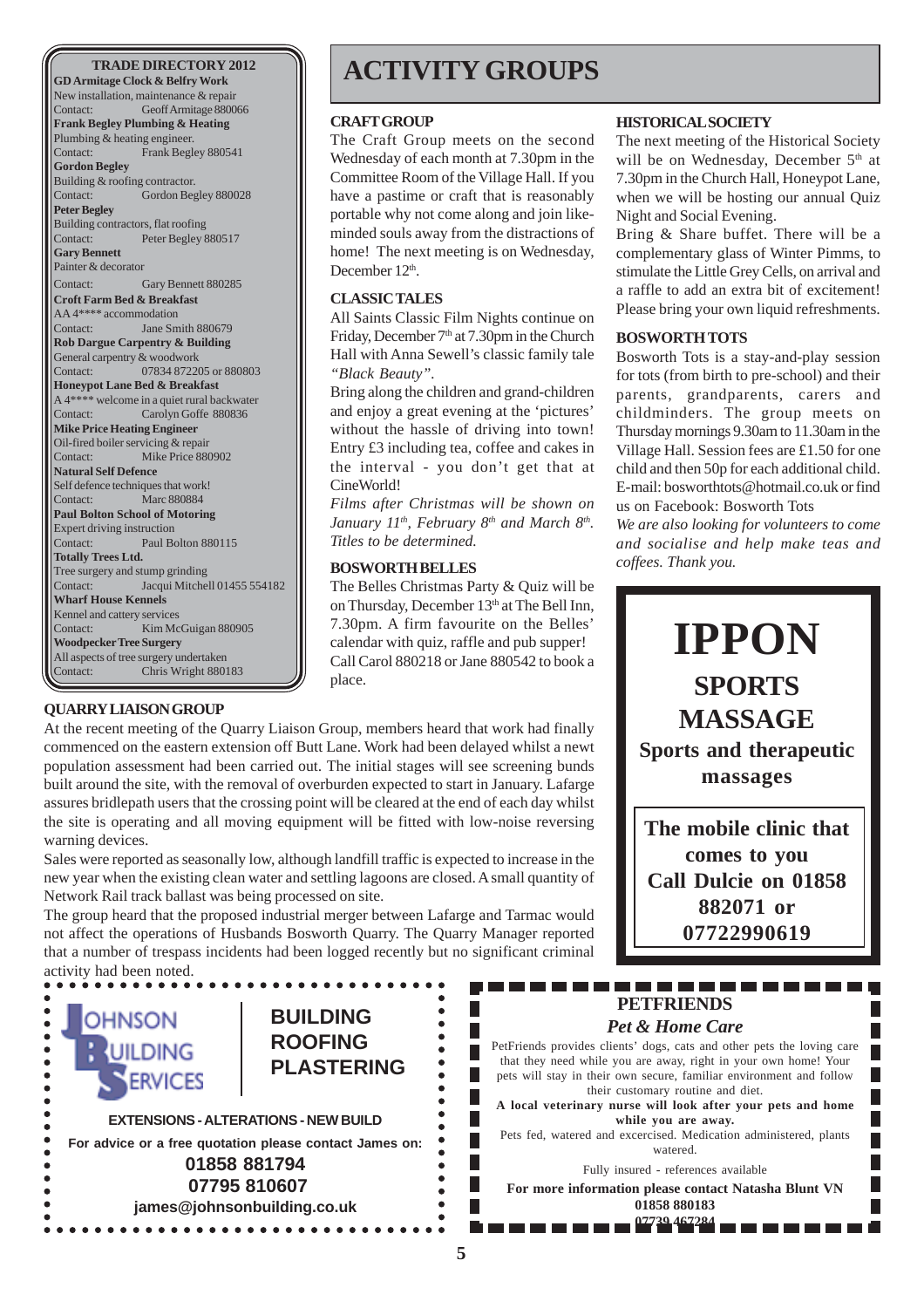## **PARISH COUNCIL NEWS** LOCAL OFFICERS

**Report of the Parish Council Meeting held on Tuesday, November 6th 2012.**

*Five Council members and PCSO Ken Huddard were present.*

Apologies received from District Councillor Brian Smith and Mrs. Fisher.

#### **Visitors' Questions**

PCSO Huddard, who is temporarily assigned to the Lutterworth South beat, introduced himself to Council. He underlined the generally low crime for our area. Recent criminal activity included vandalism to the memorial seat at the Millennium Wood and two thefts of vehicle parts. PCSO Huddard noted concerns raised regarding unmarked farm vehicles with insecure loads passing through the village and vehicles that contravened the Road Traffic Act with regard to the positioning of their front numberplates. Council heard that incidents of thefts of metal and catalytic convertors had tailed off following a series of arrests. *Minutes of the previous meeting were read and approved.*

#### **Matters Arising**

!Members discussed quotes received for the refurbishment of the Chapel of Rest. Different quotes had shown up differing views of the work needed. It was agreed to meet on site and set a uniform specification. !Clerk informed Council that sufficient interest had been received for St. John Ambulance to lead a viable defibrillator course. Clerk to seek information on costs and grant possibilities.

!Overgrowth on the bridle track beside the BT exchange had now been cut back as had overhanging vegetation along the Theddingworth Road footway.

#### **Cemetery**

!Shrubs to lay out a conservation area in the cemetery extension had been purchased. Clerk to arrange planting. A number of dead memorial trees had now been replaced.

!Council noted that one of the damaged headstones had been turned over so that the inscription could be read but a second one was still laying flat. Clerk to contact the contractor.

#### **Playing Field & Play Area**

!The likely cost of necessary repairs to the Cricket Club gang mower was discussed. It was agreed to discuss with the Cricket Club the possibility of Council taking over the overall mowing of the playing field, with the cricketers undertaking any extra work to the cricket pitch area that they felt necessary for play. Clerk was asked to obtain quotes for the work.

#### **Allotments**

!Clerk informed Council that all plots were now taken and that a waiting list had been set up. **Traffic Issues**

!Members had a long discussion regarding the recent incidents of mud on various roads around the village. Whilst it was acknowledged that the weather and ground conditions had caught out farmers and the highways authorities it was agreed that not enough had been done to clear the roads or warn motorists of the danger. Clerk was asked to write to Highways asking why street-cleaning lorries had not been deployed and warning signs not erected earlier.

!Council heard that changes to the Speed Indicator display were being trialled. Data was still being collected but the display had been switched off.

#### **Accounts**

!Members agreed to purchase a second-hand public address system.

!Clerk informed Council that she had not found a fixed term bond that would give a reasonable interest rate so members agreed to hold the Reserve Fund monies where they were for the time being.

#### **Planning & Correspondence**

!Quotes for removing the dead silver birch tree from the cemetery were discussed. A quote was agreed. !Council discussed a retrospective planning application received for lowering and part-retaining the roadside wall to Bosworth House on Berridges Lane. Members were still of the opinion that the work was out of character in the village Conservation Area.

#### **Any other business**

!Concerns were raised about the work being carried out on the Ridgeway Yarns site on High Street. Clerk was asked to clarify the position with HDC.

!Members discussed the county's faster Broadband scheme. County Hall is now pressing service providers to install the necessary fibre optic supply cabinets, but this would roll out initially where a high business response to the LCC survey had been received and where there was easy access to the fibre optic grid. *The next meeting of the Parish Council will be on Tuesday, December 4th at 7.45pm in the Committee Room of the Village Hall.*

### **RAVEN FRAMING**

*Do you have a painting, certificate, drawing or similar that you would like mounting and framing? Choice of frame mouldings and mountboards available, or 'specials' can be ordered. Call Nick Raven on 880824 for a quote.*

#### **Husbands Bosworth Parish Council:**

#### **Councillors**

| William Fletcher | 880910 (Chairman) |
|------------------|-------------------|
| Melvyn Forman    | 880281            |
| Heather O'Connor | 880165            |
| Susan Fisher     | 880026            |
| Stuart Brain     | 881615            |
| Patricia Hobson  | 880070            |
|                  |                   |

#### **Parish Clerk**

Jackie Fletcher, 13 School Lane, H.B. LE17 6JU Tel: 880910 E-mail: jackiehbpc@btinternet.com

#### **District Councillor**

Brian Smith 10 Butt Lane, H.B. LE17 6LN Tel: 880021 E-mail: b.smith@harborough.gov.uk

#### **County Councillor**

Graham Hart Tel: 01162 478600 E-mail: graham.hart@leics.gov.uk



### JADO KUIN DO

Children's Classes 5.30pm - 6.15pm Adults Classes 6.30pm - 7.30pm Tuesday Evenings Church Hall, Honeypot Lane Contact: Nicola Tranter on 0774 8974110 www.wjo.org.uk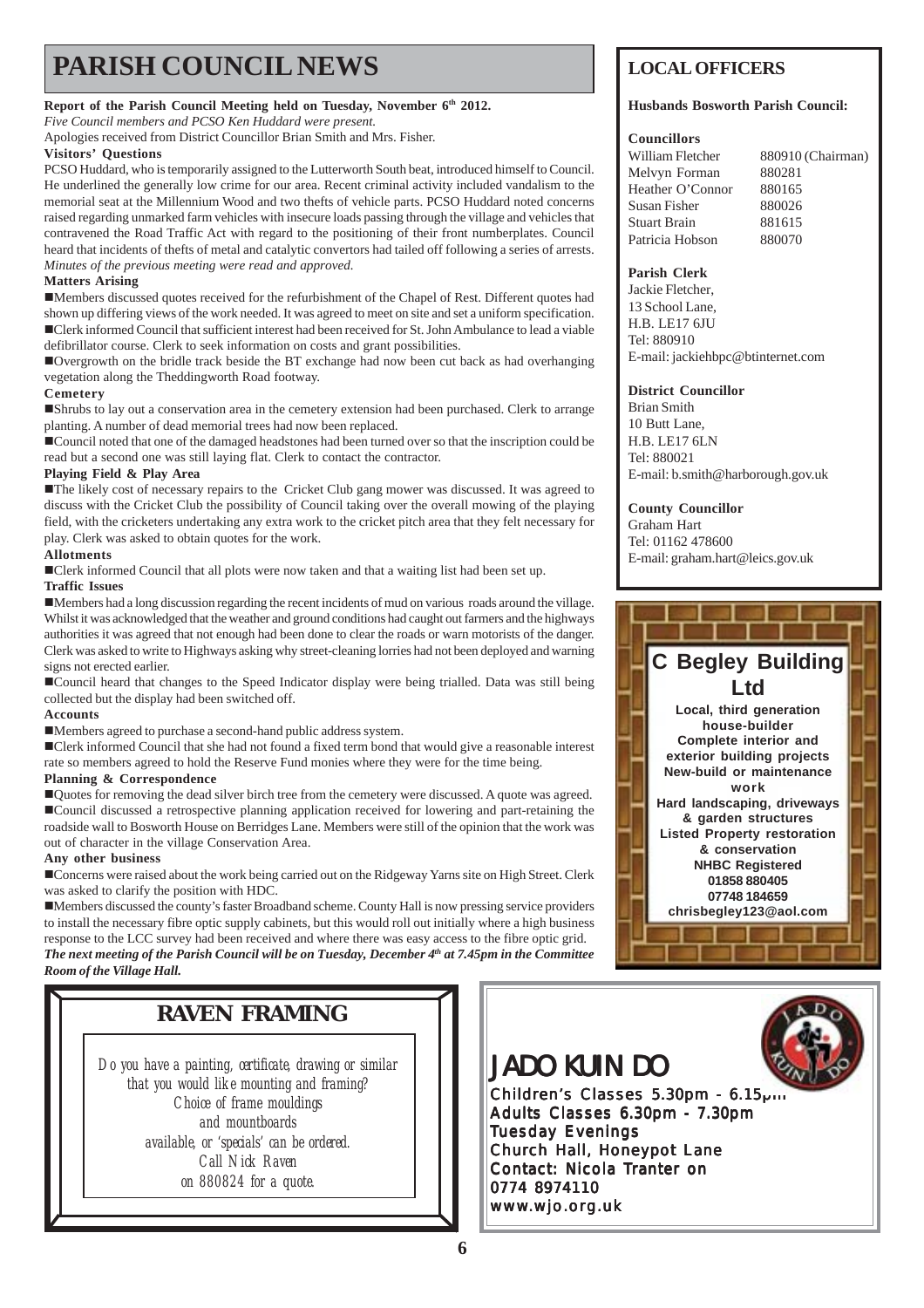### **CHURCH NEWS**

*All Saints Parish Church, Methodist Chapel & St. Mary's Roman Catholic Church*

#### **ADVENT SERVICE OF LIGHT**

We conclude the Christmas Festival at All Saints, Husbands Bosworth on Sunday December 2nd with our Advent Service, at 5.00pm.

As we move from darkness to light we focus on the Christian Hope through readings, hymns and music.

All are welcome to join us as we start the church's celebrations for the Festive Season.

#### **METHODIST CHURCH**

The Methodist Church Carol Service will be on the evening of Wednesday, December  $19<sup>th</sup>$  at 7.00pm in the Chapel. The service will be led by Rev. Brian Kennard. Everyone is welcome to join with us.

#### **ALL SAINTS FLOWER ROTA**

**December:**

*Pat Heighton* Call Heather O'Connor on 880165 if you would like to join the Flower Rota

# Alice 'n' May's<br>Vanishing Vintage

**Our beautiful shop will be full to the brim in time for Christmas! Vintage & Retro, English & French, individual pieces from the last century. Furniture, clothes, ceramics, books, old greetings cards, paintings and photgraphs. We love to recycle, restore and renew and can find something for you. Locally made organic toiletries,** renew opening

**seasonal scented candles & cushions with special guest Joan Stephens 'cutting the ribbon' at 11.30am 55, High Street, Husbands Bosworth. Parking by church recommended** *Saturday 8th December 10am*

**All welcome to share an old fashioned Christmas tipple and mince pies served by our Retro Girls!** *Alison & Margot*



We have arranged three evenings of Bible Study and Discussion, starting at 7.30pm & finishing by 9.30pm, on Wednesdays:

November  $28<sup>th</sup>$  at The Knallings, Main St., Theddingworth

December  $5<sup>th</sup>$  at 16 Highcroft, Husbands Bosworth

 $\blacksquare$ December 12<sup>th</sup> at The Laurels, Lutterworth Road, Arnesby

*Please come when you can (if you can only manage one evening, still come) - a lively, informal evening, led by Brian Davis & David Palmer.*

#### *PLEASE NOTE:*

*There are no services in the Hexagon Benefice on December 30th, the Sunday after Christmas*

#### **BENEFICE SOCIAL EVENING**

Come along to

 Shearsby Village Hall on Wednesday, December  $19<sup>th</sup>$  at 7.30pm and join us for the Hexagon Benefice Christmas Bring & Share Social Evening.

Brian will bring his keyboard & there will be plenty of singing and, we hope, plenty of food & wine!

### **METHODIST CHURCH**

**Coffee Morning** Wednesday, December 19th 10.00am-12.00noon. at the home of John & Margaret Scurrah 25 High Street. Visitors always welcome.

#### *BUGLE* **CRACKER**

**Local police are hunting a deranged knitter who has woven a woollen web over six front doors along High Street and Berridges Lane in recent weeks. They think that some kind of pattern is beginning to emerge.**

### "**CHURCH SERVICES** "

#### **Hexagon Benefice**

**DECEMBER**

- **2 8.00am Communion Mowsley 9.30am Communion Thed. 5.00pm Advent Service HB 9 9.30am Communion Shearsby 9.30am Family Service Arnesby 11.00am Christingle HB 4.00pm Christingle B'thorpe 6.00pm Evensong Mowsley**
- **16 4.00pm Carol Service Thedd. 6.00pm Carol Service Arnesby 6.00pm Carol Service B'thorpe 6.00pm Carol Service HB**
- **18 7.00pm Carol Service Mowsley 23 10.30am Benefice Service B'thorpe 3.00pm Crib Service Thedd. 4.00pm Crib Service Arnesby 5.00pm Crib Service HB 6.00pm Carol Service Shearsby**
- **24 11.30pm Holy Communion Mowsley**
- **25 10.30am All Age Communion HB 10.30am All Age Communion Arnesby**
- **30 NO BENEFICE SERVICES**
- *Short Communion every Wed. 9.15am HB*
- **Churchwardens:**

**Brian Smith 880021 Lorrie Forman 880281**

#### **Methodist Church**

- **2 Rev. Peter Green**
- **9 Mrs. Christine Hodgson**
- **16 Rev. Brian Kennard**
- **19 CAROL SERVICE**
- **23 Mrs. Jeanne Moore**
- **30 NO SERVICE**
	- *Services every Sunday 6.30pm. All Welcome*
- **Contacts:**

**Rev. Brian Kennard 462889 Senior Church Steward: Mr. A Lloyd Jones 880343**

**St Mary's Roman Catholic Church**

*Services every Sunday 8.30am.*

**Contact:**

**Robert Constable-Maxwell 880361 Father Owen O'Neil 462359**

. . . . . . . . . . .

. . . . . . . . . .

 $\overline{\phantom{a}}$ Г



## **WOODPECKER**

**TREE SURGERY**

All aspects of tree-work undertaken from dismantling large roadside trees to pruning and reshaping small garden trees.

We also offer a stump grinding service. Professionally qualified and insured.

**For free quotation and advice call Chris on: 01858 880818 www.woodpeckertrees.com**